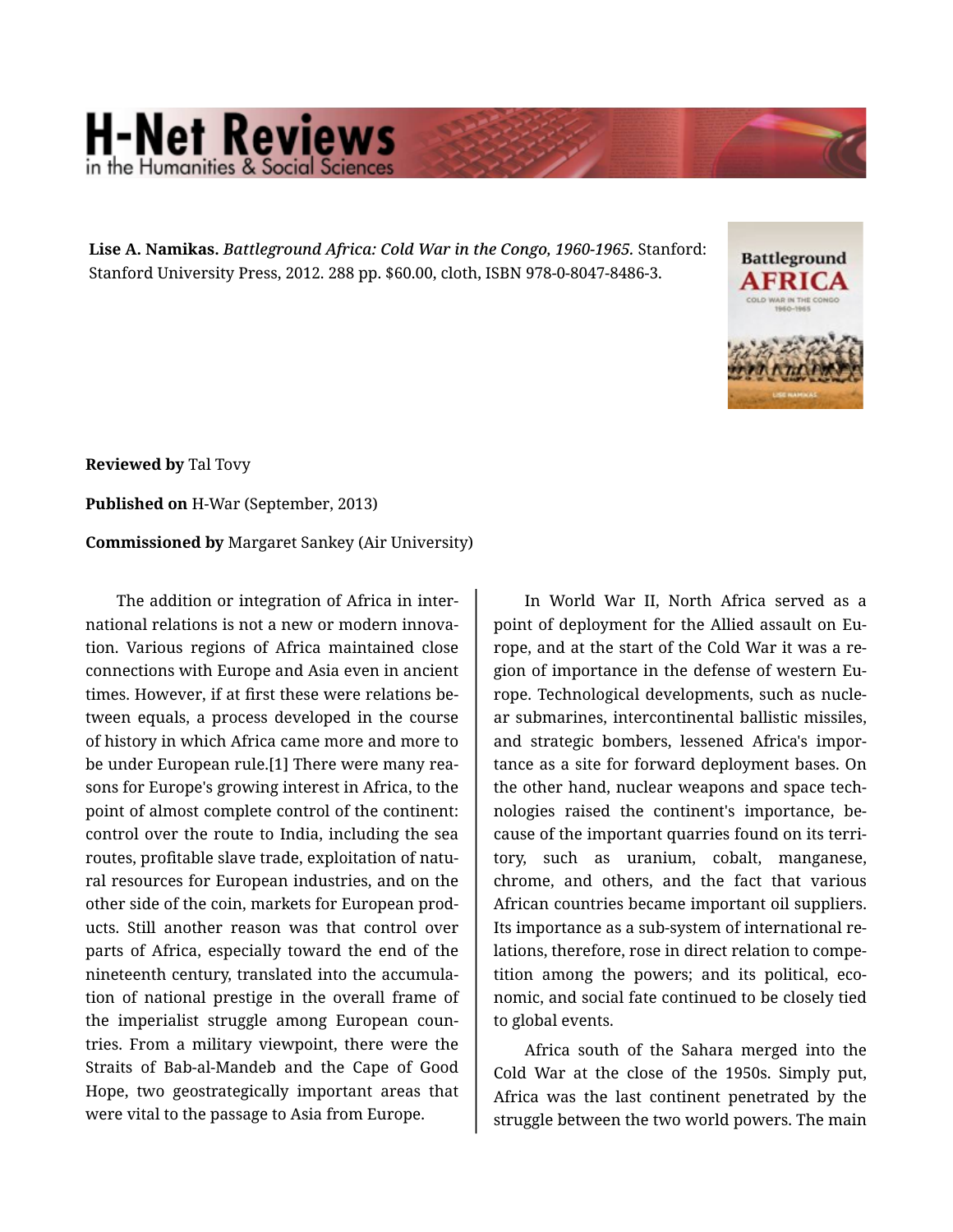reason for this was the fact that the decoloniza‐ tion process reached Africa only in the beginning of the 1950s, this process having started in Asia al‐ most immediately with the conclusion of World War II. The new states that arose in Africa struggled with internal instability, which included se‐ vere economic problems. Therefore, these countries were in immediate need of capital and tech‐ nological knowledge. As such, they became tar‐ gets for the world powers, which in their ideologi‐ cal struggle tried to increase the circles of their in‐ fluence. It should be recalled that in this period, too, China began attempts to expand its influence beyond the immediate area of East Asia. Thus, Africa became another battlefield in the Cold War.

Lise Namikas's book deals with one of the complex episodes of the Cold War in general and Africa in particular--the Congo crisis. Her book covers the period from the Congo's receiving inde‐ pendence in 1960 to Jozef Mobuto's military rebel‐ lion in 1965.[2] The stormy history of the Congo in this period constitutes a kind of microcosm for ex‐ amining international relationships during the Cold War, and therefore Namikas argues that "it is not an exaggeration [to say] that the Congo crisis is one of the most overlooked crises of the Cold War" (p. 9).

Namikas's book examines the gamut of events in the period prior to the Congo's receiving inde‐ pendence, focusing on those that occurred be‐ tween 1960 and 1965 and emphasizing the inter‐ ests and involvement of the two superpowers. The book's importance lies in the historical discus‐ sions that Namikas weaves in over and above the superpower relations, thereby providing a broad‐ er historical canvas. The complexity of the discus‐ sion that Namikas supplies, based on a wide vari‐ ety of archival and other primary sources, very well suits the complexity of the crisis itself in the Congo. Civil wars between a number of different power factions within the Congo, especially the secessionist trends of the Katanga district; UN campaigns to keep the peace; covert operations

and the conducting of a proxy war by the pow‐ ers--all were elements of the anticolonial confrontation in this period.

Namikas is not the first to examine events in the Congo in this half decade.[3] Hers is, though, the first study to examine the crisis comprehen‐ sively, basing itself in depth on a variety of Ameri‐ can, Soviet, and European archives and UN docu‐ ments. Previous studies that dealt with the Congo crisis, even if based on new archival material, such as the books by Madeleine Kalb and Sergey Mazov, placed emphasis in the final analysis only on one side of those involved in the struggle.[4] The work under review presents a fuller picture of the crisis. This broad observation and examina‐ tion aids us in examining the steps taken by one power against the other and those of the first in reaction to the actions of the second. Historio‐ graphically, then, Namikas's study can be associat‐ ed with the post-revisionist school, which does not seek to blame this or that party for the outbreak of the Cold War and subsequent events. This school of historical thought began to take shape after the Cold War, when documents from the So‐ viet Union and other East European countries be‐ came available to researchers. In general, the con‐ clusions of this school suggest that no one side can be blamed, that the Cold War stemmed from a process of mutual suspicion. In the context of the involvement of the powers in the Congo, Namikas states that the documents used in the current study testify to the fact that "neither adversary ever adequately understood the other's goals or the degree to which they would defend their posi‐ tion in the Congo" (p. 11).

The first two chapters of the book present the historical frameworks for the events in the Congo. Namikas combines two frameworks that impact‐ ed the crisis: internal and external events. Inter‐ nal events include the securing of independence from Belgium, the civil war, and power struggles within the Congolese system. External events are the involvement of the United Nations and the su‐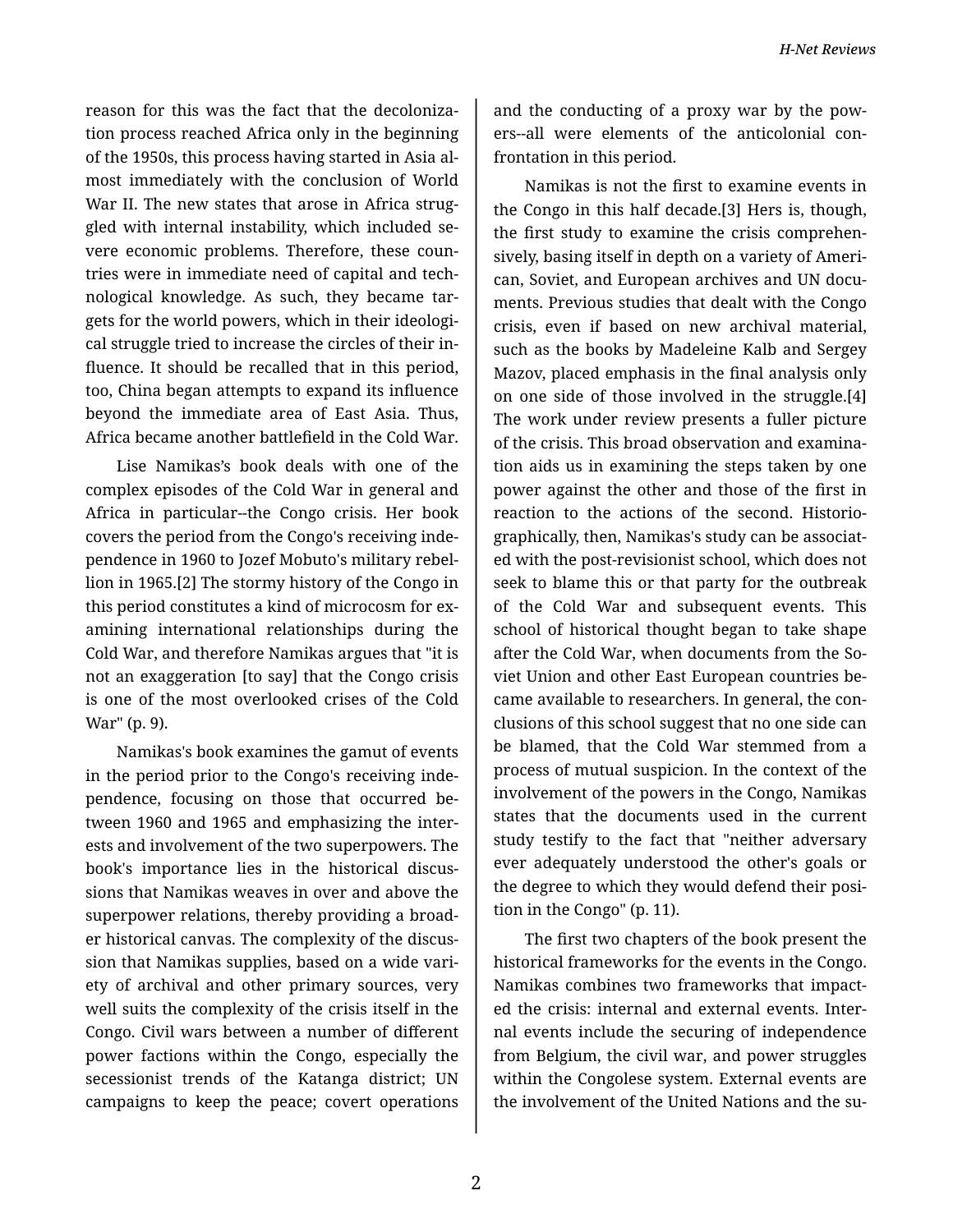perpowers. This parallel discussion enables fol‐ lowing more easily the chain of intense events that was the lot of the Congo. The initial chapters deal with events of the 1950s, with the beginning of Patrice Lumumba and Joseph Kasavubu's ef‐ forts to attain independence for the Congo. De‐ spite the lack of stability stemming from the country's intertribal complexity, the Congo obtained its independence on June 30, 1960. Lumumba was appointed prime minister, and Kasavubu presi‐ dent. On July 5, less than one week later, the Con‐ go witnessed a rebellion by army forces, in the course of which Belgian civilians were attacked. In reaction, Belgium sent armed forces to put down the uprising, but it did so without obtaining the consent of the Congolese government. A week after the outbreak of the rebellion, Moise Tshombe announced the independence of the mineral-rich Katanga district. Tshombe based his army on mercenaries and gained the support of European mine owners. Because he feared that Belgium would return to take control of Katanga, Lumumba turned to the UN for help in suppress‐ ing Katanga's secessionist tendencies and also to restore order to the Congo. The UN set up a peace‐ keeping force, UNOC (UN Operation in the Congo), and Secretary-General Dag Hammarskjöld called for the withdrawal of Belgian forces. The Belgians withdrew in August, and the UN peacekeepers took their place. Hammarskjöld, though, refused to order the UN to occupy Katanga.

In effect, four political entities struggling for control of the Congo toward the end of 1960 can be identified. One was headed by the prime minis‐ ter, Lumumba; a second by the president, Kasavubu; and the third was led by the chief of staff, Mobutu. The fourth entity was Katanga, which was struggling to build a basis for indepen‐ dence from the Congo itself. This political fissure led to civil war, with UNOC supporting Kasavubu's forces. It was at this stage that the su‐ perpowers became involved. The Soviet Union aided Lumumba, while the United States support‐ ed Mobutu. The United Nations tried desperately

in this period to achieve a political solution that would restore stability, but without success. In January 1961, Lumumba was assassinated, and in early 1962, his forces were beaten. These events, though they assisted in the establishment of a na‐ tional unity government, did not bring about a cessation of the civil war.

Namikas's book is, first of all, a comprehen‐ sive study of the Cold War in Africa, with an indepth discussion of one of the clearest test cases of this period. The involvement of the superpow‐ ers was perhaps marginal, certainly in compari‐ son with past cases, such as Korea, but the United States and the Soviet Union still followed each other's steps. This process had begun in the 1950s, at a time when African countries began to be de‐ colonized and to obtain independence. Each of the superpowers hoped to see the continent come under the area of its ideological, political, and eco‐ nomic influence. In developing this discussion, the book can be placed in a number of other his‐ toriographical frameworks that strengthen the importance of the study. Deriving directly from the discussion of the Cold War, the work may be seen, too, as adding to the research of American and Soviet, as well as Chinese, foreign policy to‐ ward Africa. Another framework that may be re‐ lated to the book is that of a study of military in‐ volvement and of UN peacekeeping campaigns.

Although her focus is on Cold War events, Namikas examines, through the events in the Con‐ go, the history of the decolonization process in Africa despite the fact that the Congo constituted an exception. Not many Europeans had settled in this huge region, but the interests of European commercial companies were involved in the process of the country's obtaining independence; these wanted to maintain control over the Congo's many natural resources. In due course, the two superpowers joined in, competing to gain influ‐ ence. The events in the Congo, therefore, concretely exemplify the fact that even after indepen‐ dence was obtained, one could still find the domi‐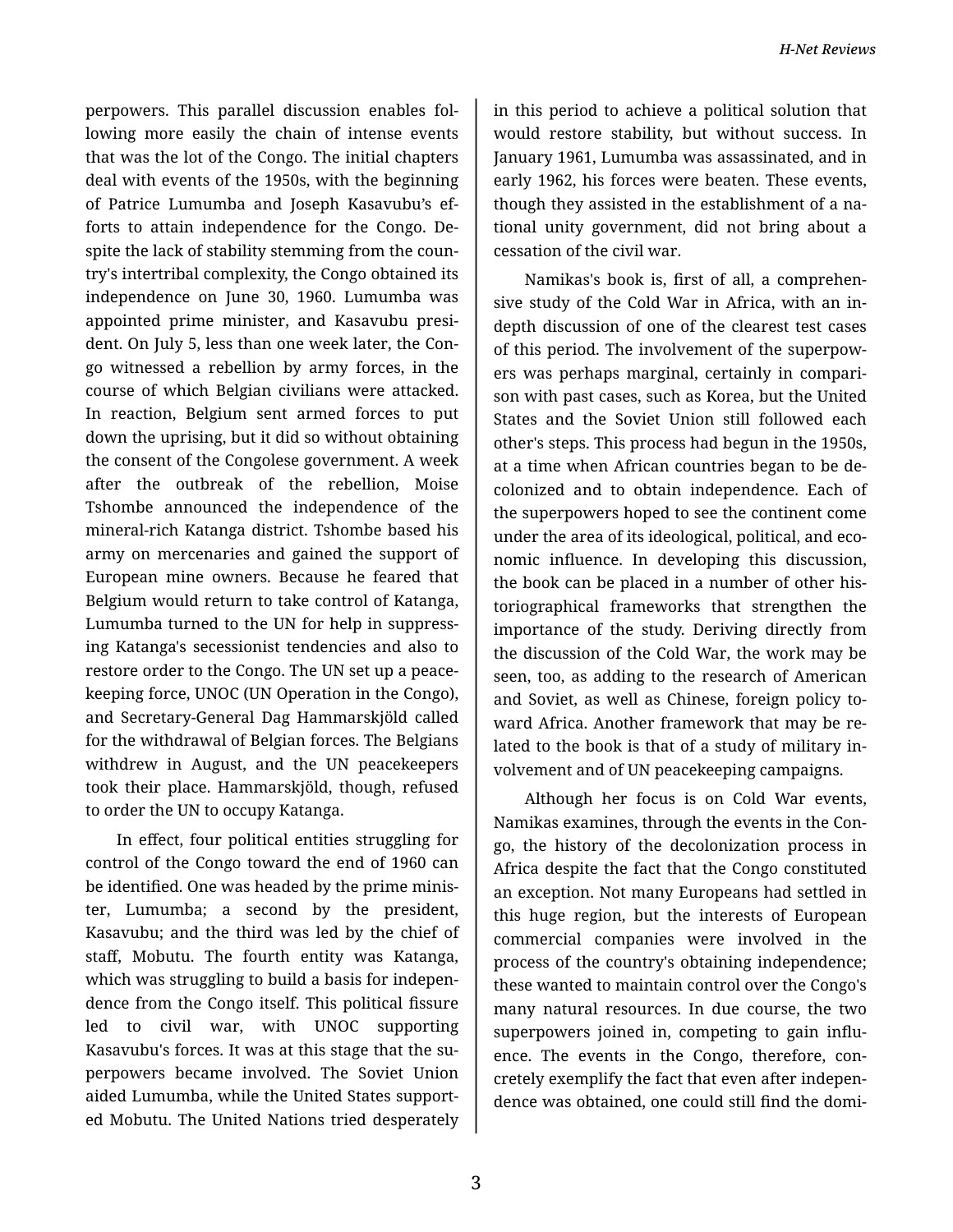nant influence of European colonialism in African countries--in the Congo's case, Belgian involve‐ ment--and neocolonialism, which emanated from the ideological competition between the United States and the Soviet Union. The two powers may have adopted anticolonial rhetoric, but there is no avoiding the fact that their respective policies were meant to push aside the former colonial rulers and to ensconce themselves as part of an attempt to expand their areas of influence. The two superpowers, especially the United States, were often perceived as replacing European colo‐ nialism, thereby strengthening the tendencies to‐ ward anticolonial struggle in Africa. To a great ex‐ tent, these processes continued to determine the fate of the continent in general, in consequence influencing events in the Congo.

The Congo crisis joins a host of other cases-- Vietnam, Indonesia, and Burma, among others--in which two powerful processes, the Cold War and decolonization, that stemmed directly from the results of World War II intersected at different points in time and space. Through an analysis of a wide variety of archival material from both sides of the Iron Curtain, and with the massive backing of secondary literature, Namikas succeeds in showing the range of factors that influenced events in the Congo and, in particular, in high‐ lighting the convergence ofthe two central global processes of the second half of the twentieth cen‐ tury. This is a book about the Cold War, but re‐ searchers and students of the history of post-World War II Africa and the study of the decolo‐ nization phenomenon can make much use of the work, as well.

Notes

[1]. This survey distinguishes between Africa south of the Sahara and Africa north of this desert. It should be remembered that from many viewpoints, both political and economic, North Africa was perceived as the southern periphery of Europe. Unless otherwise indicated, the intention here is to Africa south of the Sahara.

[2]. Mobutu later changed his name to Mobu‐ tu Sese Seko, and the name of the Congo to Zaire.

[3]. See, for instance, Thomas Kanza, *Conflict in the Congo* (London: Penguin, 1972), which fo‐ cuses on events that led to the declaration of Con‐ go's independence and up to Lumumba's assassi‐ nation.

[4]. Madeleine G. Kalb, *The Congo Cables: The Cold War in Africa--From Eisenhower to Kennedy* (New York: Macmillan, 1982); Sergey Mazov, *A Distant Front in the Cold War: The USSR in West Africa and the Congo, 1956-1964* (Stanford: Stan‐ ford University Press, 2010).

the

,

of was have a close tie or and characterize , therefore, with the that developed determine … give to its it in the case of the Congo its circles combining